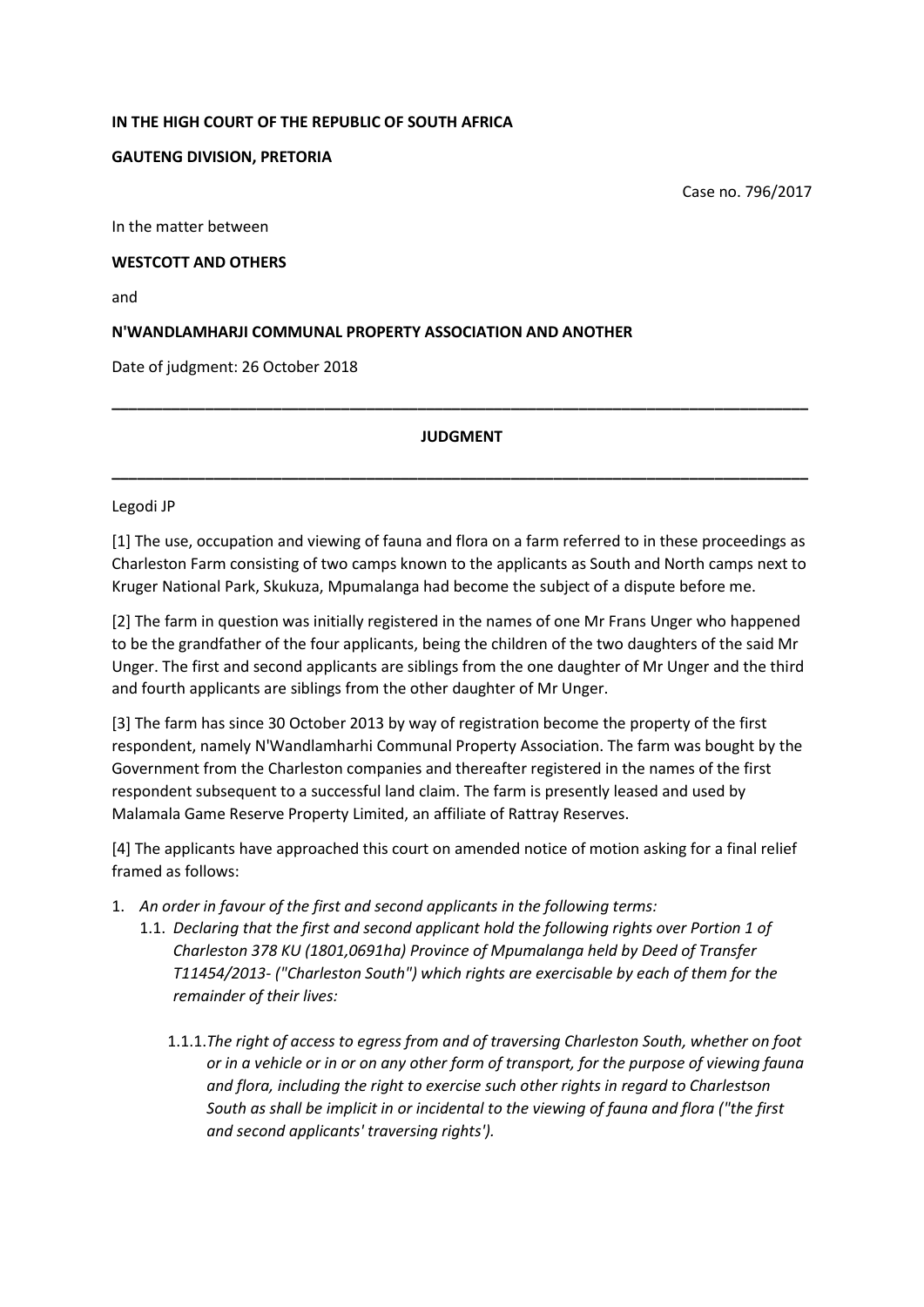- 1.1.2.*The right of sole and exclusive use and occupation of the camp known as "Trollip Camp" or "Charleston South Camp" situated on Charleston South at GPS co-ordinates at Latitude 24°54'40.63 "S and Longitude 31°33'22.44"E, comprising the buildings shown on the plan and aerial photographs attached to the founding affidavit marked LW4.2, 4.3 and 4.4.*
- 1.1.3.*The right to bring guests, who shall at all times be accompanied by one of the first and second applicants and not exceeding 16 (sixteen) in number, upon Charleston South in the normal course of the exercise of the above rights provided that no consideration shall be given to or received by the first and second applicants for the benefits enjoyed by such guests (the rights in paragraph 1.1.2 and 1.1.3 collectively "the first and second applicants' use and occupation rights").*
- 1.1.4.*The right to employ staff to attend at Charleston South Camp, such right being ancillary to the first and second applicants' traversing use and occupation right ("the first and second applicants' staff right').*
- 1.2. *Declaring that the first and second applicants enjoy a right of access to the eastern part of Charleston South over the "high level bridge" situated at GPS co-ordinates at Latitude 24°48'4.92"S and Longitude 31°32'43.32"E on the Farm Mala Mala 341, Registration Division K.U, Province of Mpumalanga Measuring 1873,8523 (One Thousand Eight Hundred and Seventy Three comma Eight Five Two Three) hectares Held by Heed of Transfer T11452/2013 ("the high level bridge rights').*
- 1.3. *Directing that the first and second respondents shall do all things necessary and provide the required co-operation to enable and permit:*
	- 1.3.1.*the first and second applicants' traversing, use and occupation rights to be registered as personal servitudes in their favour in the Mpumalanga Deeds Registry over Charleston South, which shall include the granting of all such powers, the signature and lodgement of all such applications and the taking of all such other steps as may be necessary for the purpose of procuring the registration of the personal servitudes; and*
	- 1.3.2.*if required, the written consent of the Minister for Agriculture to be obtained for the registration of the personal servitude, as contemplated in section 6A of the Subdivision of Land Act 70 of 1970, which shall include the granting of all such powers, the signature and lodgement of such application and the taking of all necessary steps;*
- 1.4. *In addition or in the alternative to 1.1 to 1.3 above:*
	- 1.4.1.*declaring that after October 2013, an agreement was concluded between the first respondent and the first and second applicants in terms of which the first respondent agreed to the applicants' continued enjoyment of the traversing, use and occupation and staff rights, and the high level bridge rights which they had enjoyed until October 2013.*
- 1.5. *Declaring that the first and second respondents have unlawfully denied the first and second applicants their rights described in paragraphs 1.1 to 1.4 from 31 July 2016, and continue to do so.*
- 1.6. *Declaring that the second respondent unlawfully induced Charleston Farm (Pty) Ltd and the first respondent to breach their obligations to the first and second applicants and/or unlawfully interfered with the contractual relationship between the first and second*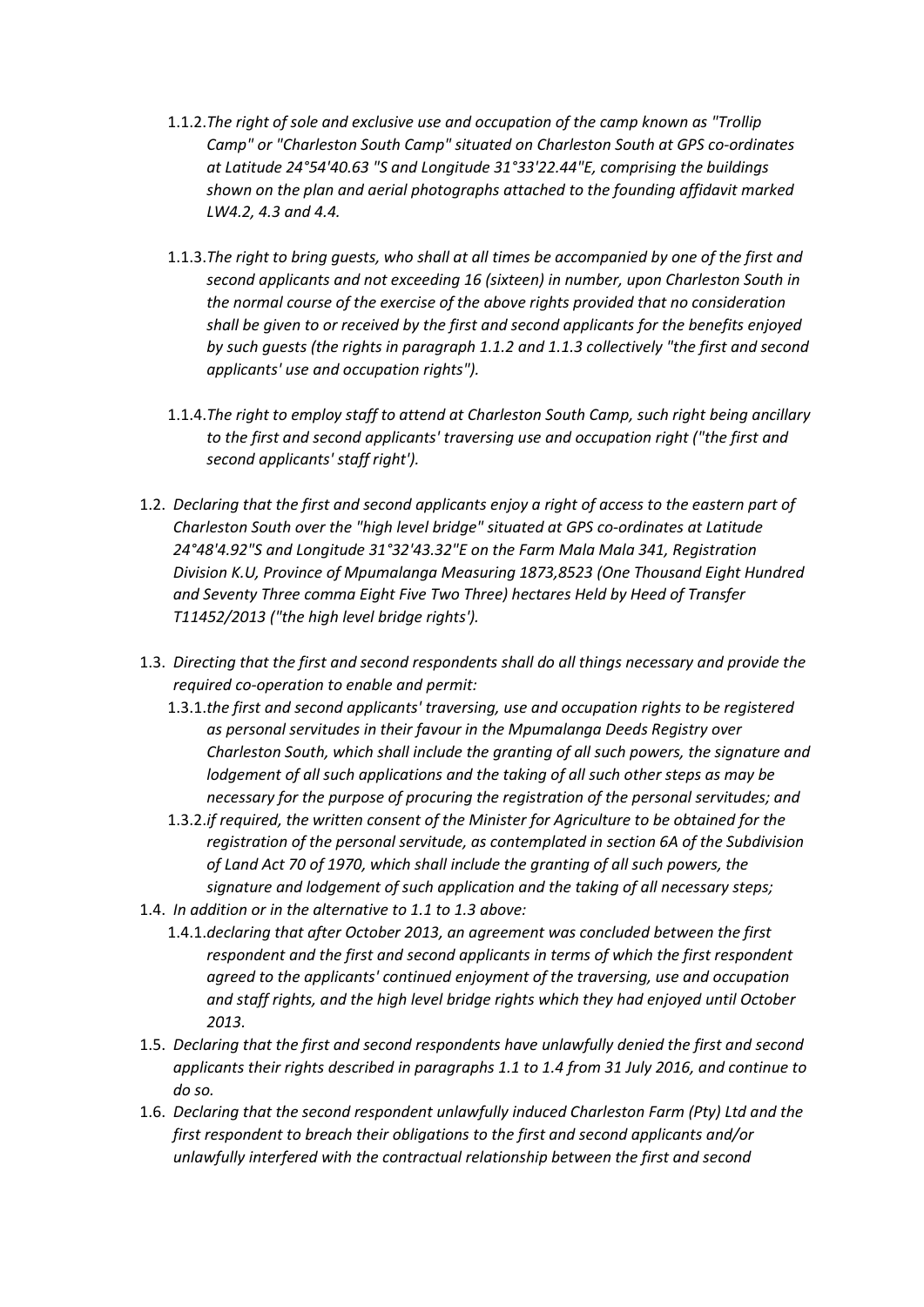*applicants and Charleston Farm (Pty) Ltd, and between the first and second applicants and the first respondent.*

- 1.7. *Granting an interdict preventing the second respondent from interfering with the first and second applicants' traversing, use and occupation and staff rights, and the high level bridge rights.*
- 1.8. *That the first and second respondents, jointly and severally, are liable to the first and second applicants for damages in the amount of no less than R10,530,000.00 (ten million five hundred and thirty thousand Rand) flowing from:*
	- 1.8.1.*the first respondent's denial of the above rights, and the breach of the agreement referred to in paragraph 1.4;*
	- 1.8.2.*the second respondent's denial of the above rights and the unlawful inducement referred to in paragraph 1.6.*

[5] The relief sought in respect of the "North Camp" is the same as relief sought in respect of the South Camp quoted in paragraph [4] above. Just to clarify further on the two same reliefs: In 1958 the original Charleston Farm was subdivided into Charleston South and North. The mother of the third and fourth applicants became a beneficiary to the viewing rights and other rights related thereto in respect of the Charleston South farm where the south camp was erected and the mother of the first and second applicants became a beneficiary to rights created in clause 11 of the shareholding agreements quoted in paragraph [8] hereunder in respect of Charleston North farm where the north camp was erected.

[6] From the outset and throughout the last 70 years since 1945 the focus in the purpose for keeping and using the camps on both properties was deep love for the land and nature. When the camps were constructed in or about 1950, they were built in such a way that it overlooked the Sand River which runs through the two properties. The river is described as "a major feature and attracts animals of all types". The South camp is said not to have changed to date. According to the applicants the camps were built by their families and have been used by them on an uninterrupted basis for some 60 years until what is referred to in these proceedings as "recent events".

[7] The 'recent events' of relevance, can be summed up as follows: Two entities namely Charleston Farm (Pty) Ltd and Charleston North (Pty) Ltd issued 300 shares each owned by Spulula Trust and Nan Trollip Trust respectively. Of these shares, 200 respectively were sold to an entity called Rattray Reserves (Pty) Ltd (Rattray) which was a family company as it would appear from "high level bridge agreement" referred to in paragraph [50] hereunder. During 1987 Rattray transferred its shares and ceded its loan accounts in the two Charleston companies to Malamala Ranch (Pty) Ltd which was Rattray's affiliate.

[8] Of relevance for the present proceedings, in clause 11 of the shareholding agreements and with references to the mother of the third and fourth applicants it was recorded:

*11. …* 

# *11.1. PB shall have*

- *11.1.1. the sole and exclusive use and occupation of Charleston North and South camp;*
- *11.1.2. viewing rights;*
- *11.1.3. the right to bring guest, who shall at all times be accompanied by PB, and not exceeding 16 (sixteen) in number, upon Charleston North in the normal course of the exercise of the rights hereby granted to PB provided that no consideration shall be given to or received by PB for the benefits enjoyed by such guests, provided further that PB shall procure that such guests shall abide by the provisions of this agreement.*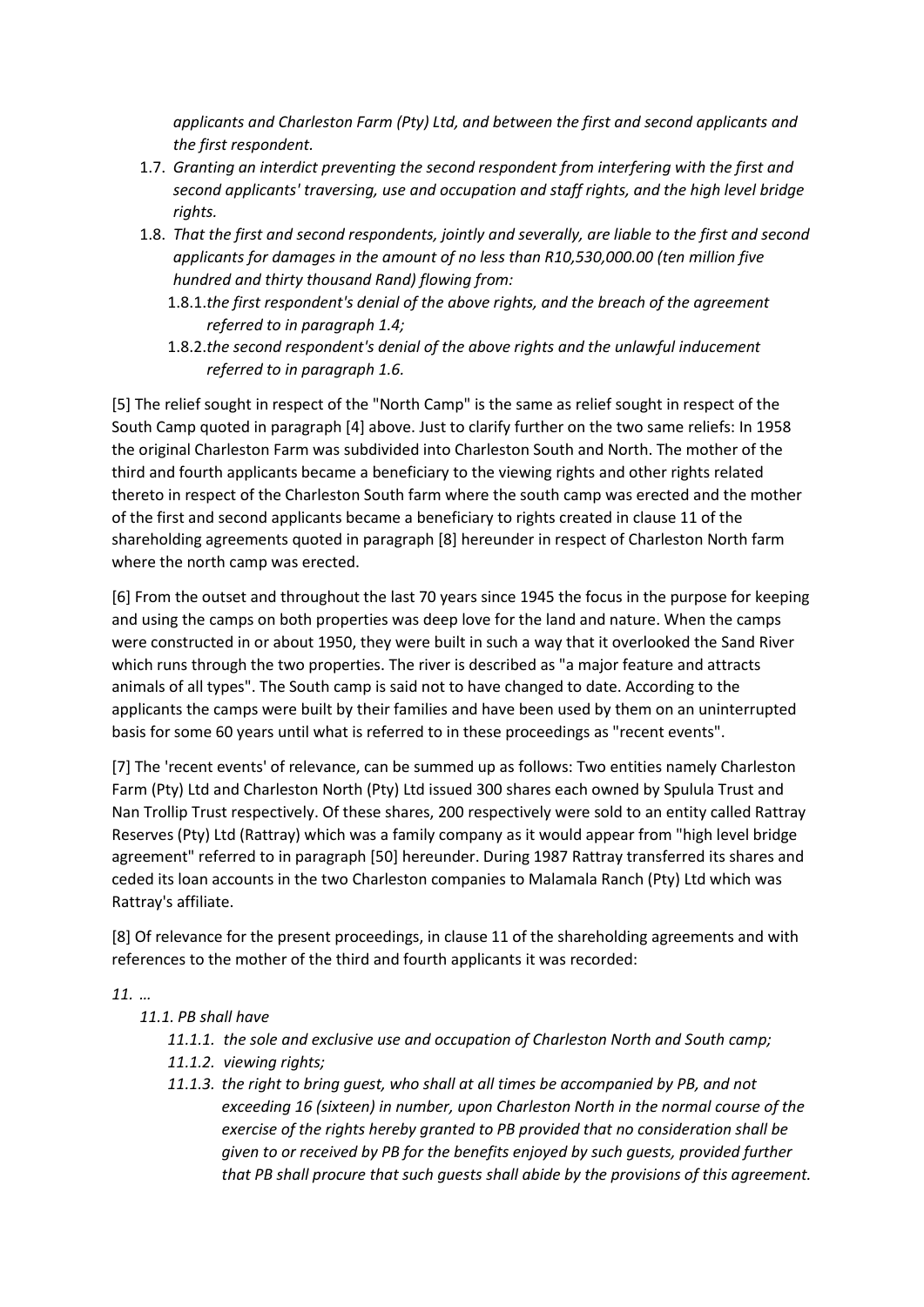- *11.2. Rattray Reserves undertakes to procure that the company or an affiliate shall:*
	- *11.2.1. supervise Charleston camp and to the extent that it is able to do so effect any repairs and maintenance by PB at her costs;*
	- *11.2.2. make available at no charge to PB during the times which PB is in occupation of Charleston North camp, the exclusive use of suitable four-wheel drive vehicle and 3 (three) servants as determined by Rattray Reserves as at PB's election shall pay to PB the costs providing such servants.*
- *11.3. …*
	- *11.3.1. subject to any contractual prohibitions which may exist in respect of land not owned by Rattray Reserves and the Affiliates, Rattray Reserves hereby grants and undertakes to procure that the Affiliates grant to PHYLLIS MARIE BEAUMONT rights similar to the Viewing Rights in respect of any other property owned by or under the control of Rattray Reserves or any Affiliate. In exercising such rights PHYLLIS MARIE BEAUMONT shall have the right to bring not more than 2 (two) vehicles at a time onto such other property, and shall, where practicable, give reasonable notice to a responsible employee nominated by Rattray Reserves for the purpose from time to time, of their intention to exercise the rights to be granted to them in terms of this clause 11.3.1;*
	- *11.3.2. PHYLLIS MARIE BEAUMONT shall, in exercising the rights to be granted to her in terms of this clause 11.3 have the right to be accompanied by the guest referred to in Clause 11.1.3 provided that PHYLLIS MARIE BEAUMONT shall be present in each vehicle used in the exercise of such rights.*
	- *11.3.3. …*
	- *11.3.4. To the extent that the Viewing Rights and/or the rights hereby granted to PB in respect of Charleston North Camp are or may at any time in the future become registrable against the title deeds of the Company over Charleston North, Rattray Reserves shall, upon request in writing by PB addressed to the Company, and at the costs of PB, procure the adoption of all such resolutions, the granting of all such powers, the signature and lodgement of all such applications and the taking of all such other steps as may be necessary or expedient for the purpose of procuring registration of such rights in the appropriate Deeds Registray.*
	- *11.3.5. For as long as the Trust and/or her Successors in Title are shareholders in the Company and for as long as Rattray Reserves or their affiliates directly or indirectly own or control Charleston Farm (Proprietary) Limited or Toulon, PB and her Successors in Title shall be entitled to viewing rights on Charleston Farm (Proprietary) Limited, to cross the Sand River at Rocky Crossing (which is shown on the attached sketch) and for this purpose to traverse Toulon, and also to traverse the river road on Toulon which runs parallel to the Sand River between Charleston Farm (Proprietary) Limited and Toulon, (also as shown on the attached sketch).*
	- *11.3.6. Should PB or the Trust sell or otherwise dispose of the Shares held by PB or the Trust to any person other than Rattray Reserves or an Affiliate, the rights created in terms of clauses 11.1, 11.2 and 11.3, shall terminate with effect from the date of such sale. Should, however, the shares be sold, or otherwise disposed of to Rattray Reserves or an Affiliate, the said rights shall endure until the death of the last dying of PB's Successors in Title.*
	- *11.3.7. For so long as Rattray Reserves or an Affiliate is a shareholder in the company, it and its affiliates shall be entitled to exercise viewing rights as part of a commercial*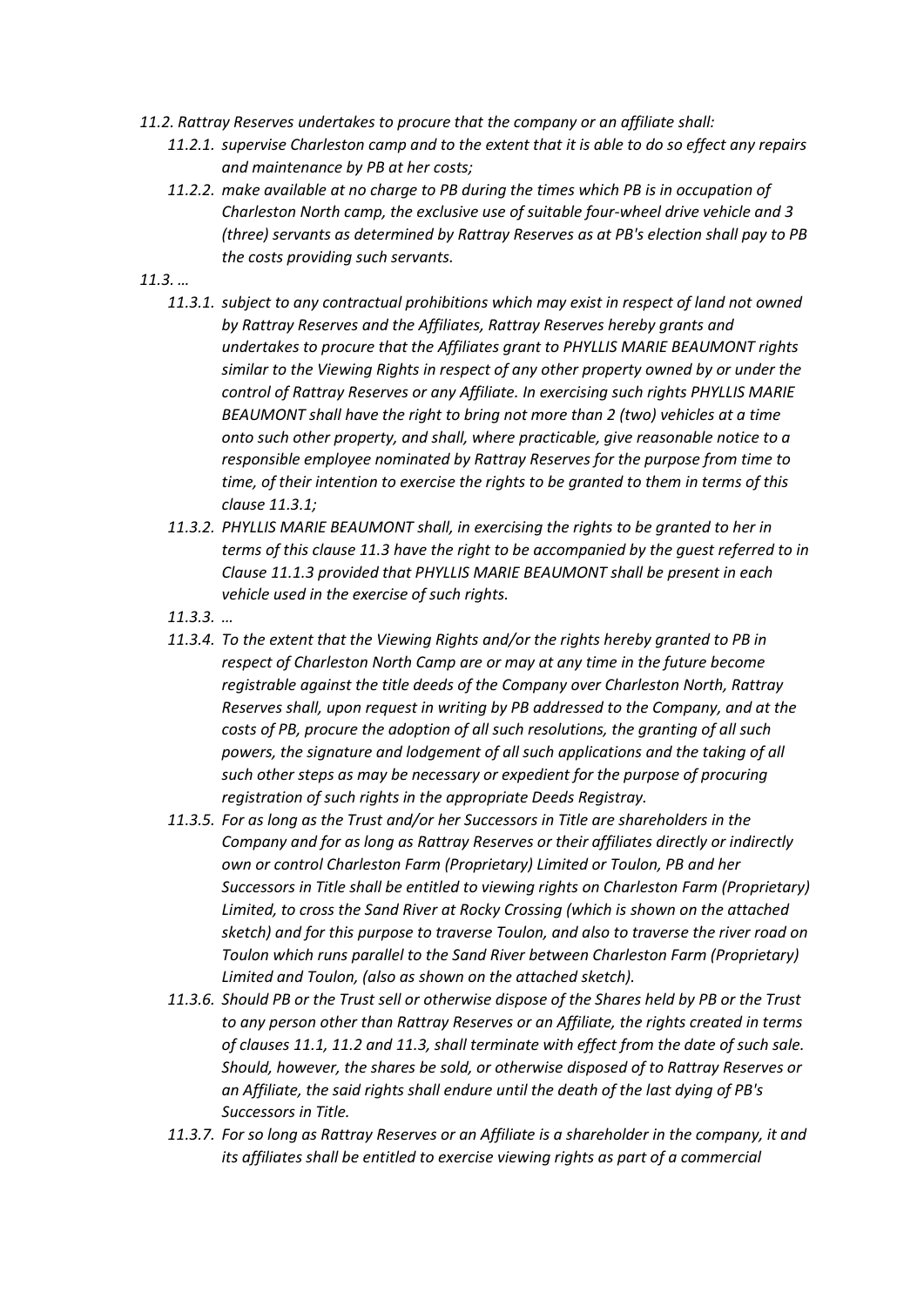*undertaking over Charleston North by such number of vehicles and by such number of guests as Rattray Reserves, from time to time, determines".*

[9] The underlining in quotation above are my emphasis. The same recordal was made in respect of the shareholding agreement relating to the mother of the first and second applicants or her successors in title to the shares. During 1987 Rattray transferred its shares and ceded its loan accounts in the two Charleston companies to Malamala Ranch (Pty) Ltd. During or about 2013 the Charleston companies referred to in paragraph [7] above sold all of their shares to Malamala Ranch (Pty) Ltd and therefore Malamala Ranch (Pty) Ltd became the sole shareholder of the two entities and only ownership of the two properties namely; South Charleston and North Charleston were retained by the Charleston Companies.

[10] On 30 October 2013 the first respondent acquired ownership of the two properties as alluded to earlier in paragraph [3] of this judgment. The transfer of the two properties was preceded by the sale agreements executed on 3 September 2013 in terms of which the Charleston North Farm and Charleston South property (the farms) were sold to the first respondent through the Government in the amounts of R129 161 430.00 and R128 743 924.00 respectively.

[11] In paragraph 10.3 of the deed of sale it was recorded:

*10.3 It is recorded that the Purchaser and the Mhlanganisweni Community are aware of the fact that two entities have enjoyed defined rights of use of the Properties described in clauses 1.7.1.8 and 1.7.1.9, and that the nature and extent of the continued existence of such rights pursuant to the sale of the Properties in terms hereof is to be determined and where appropriate enforced. The Seller has made full disclosure of such rights".*

[12] The focus of the dispute in the present proceedings is directed at clause 11 of the 1986 shareholding agreements quoted in part in paragraph [8] of this judgment. Clause 11 appears to be the applicants' ace-card for their cause of action in addition to the alleged oral agreement with the first respondent or alleged waiver by the first respondent. Furthermore, the applicants seek to rely on clause 10.3 of the sale agreement quoted in the preceding paragraph [11].

[13] The premise of the application is that the applicants are entitled to occupy and use the two camps and be provided with a four- wheeled vehicle to traverse the Charleston properties in order to enjoy nature and view of natural species in particular fauna and flora within the Charleston Farm for generations to come. The cause of action relied upon is refuted by the respondents who articulate their defence in two main categories as it appears hereunder. It is alleged the first respondent is obliged to honour the terms of the shareholding agreements as stated in clause 11 and as per the high bridge level agreement of 28 May 2004.

### Non-compliance with section 3 of Act 70 of 1970

[14] The defence *inter alia*, is pleaded as follows: "*No permission has been granted ... prior to the granting of these rights in the respective shareholder agreements, nor was such permission granted any time thereafter"*. This averment has to be seen in the context of section 3 of the Act which is referred to hereunder.

[15] The Subdivisions of Agricultural Land Act 70 of 1970 in section 3 deals with prohibition of certain activities regarding agricultural land. Paragraph (e) of section 3 provides: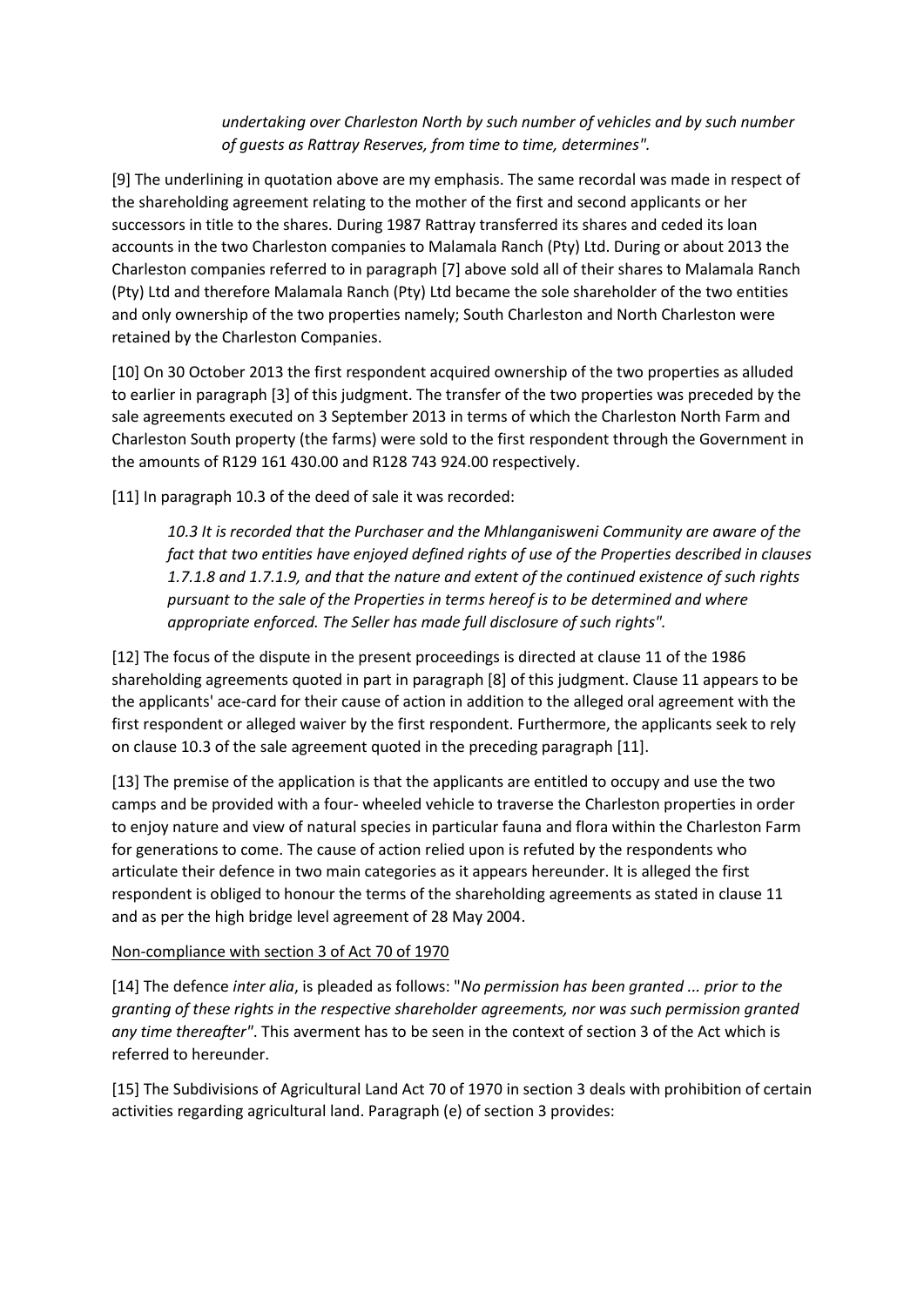*"(i) no portion of agricultural land, whether surveyed or not, and whether there is any building thereon or not, shall be sold or advertised for sale, except for the purposes of a mine as defined in section 1 of the Mines and Works Act, 1956 (Act 27 of 1956); and*

*(ii) no right to such portion shall be sold or granted for a period of more than 10 years or for the natural life of any person or the same person for a period aggregating more than 10 years, or advertised for sale or with a view to any such granting except for the purposes of a mine as defined in section 1 of the Mine and Works Act, 1956."*

[16] To the defence raised as indicated in paragraph [14] above, the applicants in their replying affidavit contend:

*22.1 The applicants do not concede that the relevant land is agricultural land.*

*22.2 The applicants contend that their rights neither fall within nor are contrary to any provisions of the Act.*

*22.3 The applicants contend that they have the rights, in regard to Charleston South and Charleston North to access the entire properties to view fauna and flora and to occupy the Charleston South Camp and Charleston North Camp from time to time.*

*22.4 In the circumstances no permission was required from the Minister for any of the transactions to which reference has been made.*

[17] The gloves are off. And the question is whether the Charleston land is agricultural land as defined and if so whether the applicants were obliged to obtain a consent for their rights to be protected. I deal first with the former in brief. In terms of section 1 of the Act and of relevance, agricultural land means *'any land, except (a) land situated in an area of jurisdiction of municipal council, city council, town council, village council village management board, village management council, local board, health board or health committees* ...' In their written heads of argument the respondents contend that *'the argument is, not surprisingly, not repeated in their written heads*."

[18] I am prepared to accept upfront that the land in question is an agricultural land. It is agricultural land seen in context. The applicants did not object to Mr Dacomb's opinion to be relied upon as evidence for the purpose of determining the question whether or not the property or land in question is an agricultural land. Mr Dacomb is a professional planner. He is Town and Regional Planner of note. He specialises in Spatial Planning and Land Use Management. He has 32 years' experience as a practising Town Planner. His work includes applying on behalf of clients for subdivisions of land, which includes subdivisions of agricultural land as defined in the Subdivision of Agricultural Land Act (the Act).

[19] His finding in relation to these proceedings is that as at February and September 1986 the land in question was an agricultural land as defined. That is, it was an agricultural land during the conclusion of the shareholding agreements in terms of which right to use and occupy the two camps referred to earlier in this judgment for the purpose of viewing flora and fauna was granted.

[20] His conclusion is premised in brief from these set of facts: He was instructed by the legal representatives of the respondents to investigate the question under consideration and to determine whether or not the properties in question are indeed agricultural land as defined. The land does not fall within any of the exceptions in the Act.

[21] There is a farm immediately south of the subject properties (Charlestson Properties) known or described as Farm Toulon 383 KU. There are other properties within the Malamala Reserve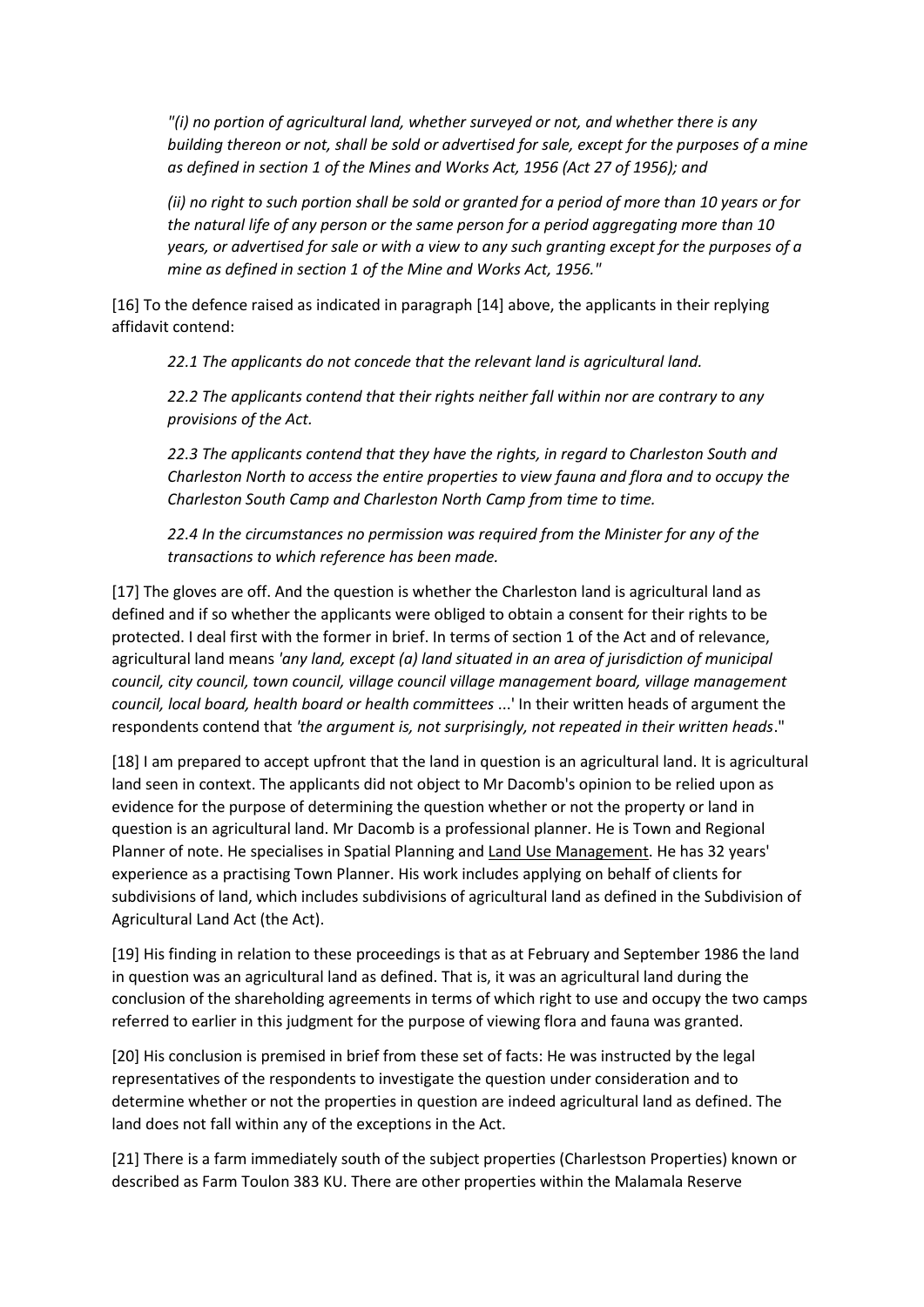immediately to the north of Charleston properties and these properties are described as Flockfield 361 KU, MalaMala 359 KU and Eyrefield 343 KU. On 29 May 2007 an application in terms of section 40 of the Deeds Registries Act 47 of 1937 was made for consolidation of Portion 2 of the Farm Malamala 359 KU and the Remaining Extent of the Farm Flockfield 361 KU to form the Farm Flockfield 414 KU. Based on this, Mr Dacomb concludes that 'it is apparent that the immediately neighbouring farms to the subject property, as well as the other properties within the Malamala Reserve were at all relevant times both before and after the effective date agricultural land subject to the provisions of the Act'.

[22] For the conclusion above, Mr Dacomb alludes further in his statement to the following: On 15 November 1978 the subdivision of Portion 1 of the farm Flockfield 361 KU was approved. On 2 October 1978 consent no 6724 was granted well before the effective date. Similarly on 10 August 1994 and as per subdivision diagram SG 4334/1994 the application in respect of Portion 1 of the farm Eyrefield 343 KU was approved and a consent no 21894 was issued as contemplated in the Act. On 10 August 1994 a sub-divisional diagram SG 4335/1994 in respect of Portion 1 of the Farm Malamala 359 KU was approved and consent 21893 for such subdivision was granted in terms of the Act. On 10 November 1998 subdivision diagram SG 12716/1998 in respect of Portion 7 (a portion of Portions 5) of the Farm Toulon 383 KU was approved and consent 29566 was granted under the Act. Lastly on 5 April 2007 the consolidation diagram of Flockfield 414 KU consolidating Portion 2 of Malamala 359 KU and Flockfield 361 KU as approved and as part of the process leading up to the consolidation consent 38150 was granted in terms of the Act.

[23] In paragraph 9 of his statement, Mr Dacomb concludes: "...From the aforegoing it is clear that the provisions of the Act requiring the consent of the Minister in terms of section 3 for the subdivision of the neighbouring farms and other farms in the Malamala Reserve, were applicable to the adjoining properties before and after the effective dates and the inescapable conclusion is that the subject properties were also at the relevant dates agricultural land as defined".

[24] The applicants in the face of all of this elected to close their case without leading any oral evidence despite the opportunity to do so. The conclusion of Mr Dacomb therefore is unchallenged. This, in my view, reinforces the finding made earlier in this judgment. That is, the land in question is an agricultural land. I now turn to the other question in relation to an agricultural land.

# Were the applicants obliged to obtain consent?

[25] Section 3 (e) (ii) of the Act is quoted in paragraph [15] of this judgment. Based on its provisions it was contended on behalf of the respondents that for the rights to be enforceable as contained in clause 11 of the shareholding agreements quoted in paragraph [8] above, consent should have been obtained from the Minister.

[26] The contention is refuted by the applicants based on the case of De Villiers v Elspiek Boerdery (Pty) Ltd<sup>1</sup> wherein it was held:

*"...The granting of the right to use of the farm house for dwelling purposes did not derogate from the character of the farm as a unit of agricultural enterprise. Bearing in mind the object of the Act, the granting of the right had no sub-divisional effect on the property and no effect on the use of the property as a notional single unit for farming purposes.<sup>2</sup>* (My emphasis).

1

<sup>1</sup> 2017 JDR 0465 (SCA)

<sup>&</sup>lt;sup>2</sup> See De Villiers supra at para [27]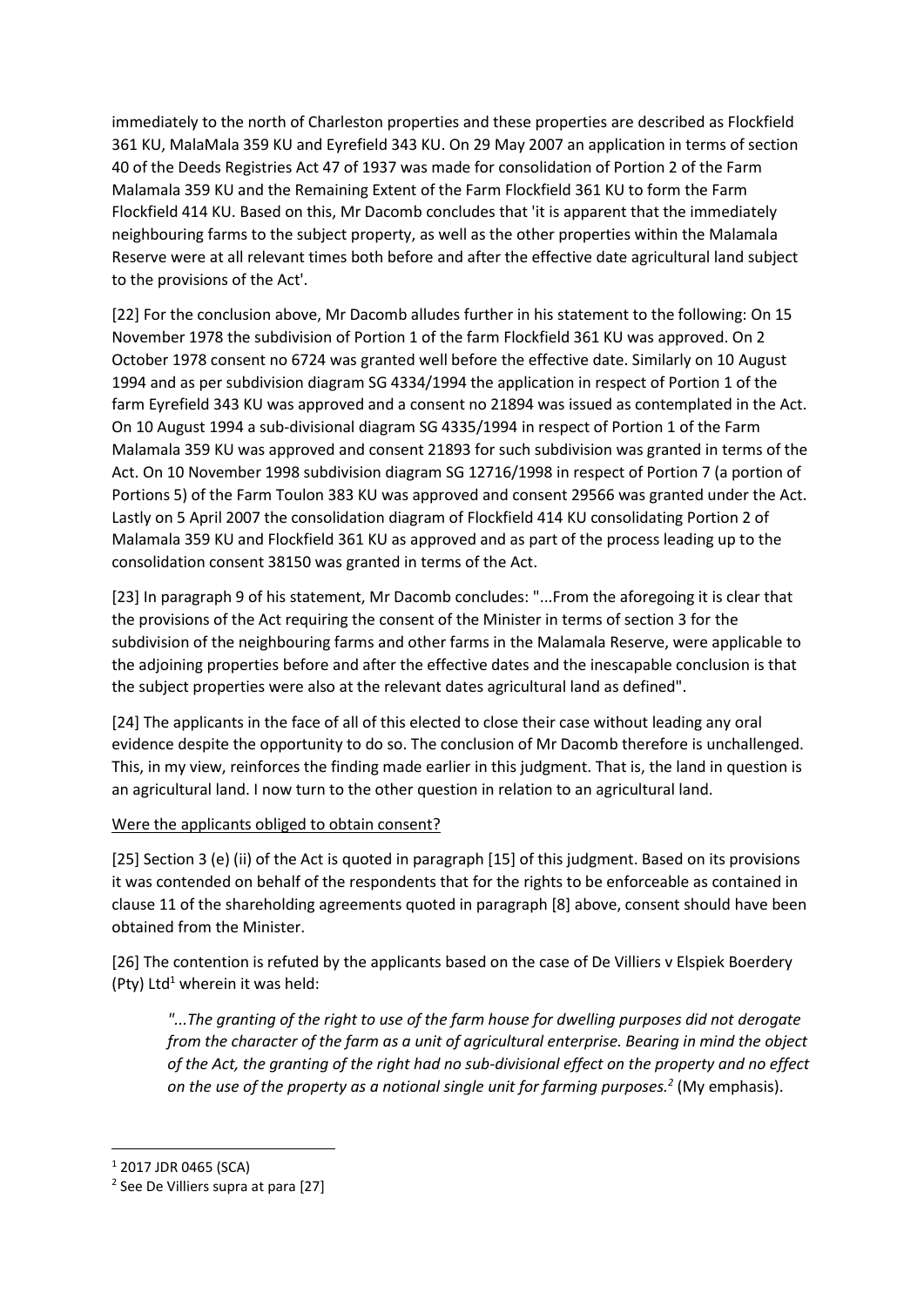[27] What is sought to be controlled is not both subdivision and also the use of agricultural land, but 'the subdivision and in connection therewith' the use of such land...<sup>3</sup> This should be seen in the context of the long title of the Act which states the object of the Act as being 'to control the subdivision and in connection therewith the use of agricultural land'.

[28] "Subdivision" is defined, but not in the Act as 'a division of a land, lot, tract, or parcel of land into two or more lots, plats, sites or other divisions of land for purposes, whether immediately or future of sale or of building developments'. The essence of the contention by the applicants is that rights which they seek to exercise do not result in or from a subdivision. It is rather about rights which they have been exercising on a continuous basis without changing the character of the land. That was done long before the purchase of the subject Charleston properties by the first respondent. Based on this, it is contended that no consent from the Minister as envisaged in section 3 (e) (ii) was required.

[29] I tend to agree. The exercise of the applicants' rights was not dependant on division of the land in question. It was not a right granted or conferred on a sub-division. In other words, the shareholding agreements did not confer or grant the rights which the applicants seek to assert in connection with a sub-division of the land in question. Consent as contemplated in section 3 was not required in the circumstances. Therefore, the point of lack of consent ought to be dismissed. This then brings me to another critical issue.

## Enforceability or otherwise of the applicants' rights

[30] This topic under discussion requires the interpretation of the shareholding agreements to determine the intention of the parties when they concluded the agreements. Interpretation is a matter of law and not of fact and accordingly interpretation is a matter for the court and not for witnesses.<sup>4</sup> Interpretation is the process of attributing meaning to the words used in a document, be it legislation, some other instrument or contract having regard to the context provided by reading the particular provision or provisions in the light of the document as a whole and the circumstance attendant to upon its coming into existence. Whatever the nature of the document, consideration must be given to the language used in the light of which it is directed and the material known to those responsible for its production. Where more than one meaning is possible each possibility must be weighed in the light of all these factors. The process is objective not subjective. A sensible meaning is to be preferred to one that leads to insensible or unbusinesslike results or undermines the apparent purpose of the document. Judges must be alert to, and guard against the temptation to substitute what they regard as reasonable, sensible or unbusinesslike for the words actually used. To do so in regard to a statute or statutory instrument is to cross the divide between interpretation and legislation. In a contractual context it is to make a contract for the parties other than the one they in fact made.<sup>5</sup>

[31] The Supreme Court of Appeal has consistently held, for many decades, that the interpretation process is one of ascertaining the intention of the parties - what they meant to achieve- and doing that, the court must consider all the circumstances surrounding the contract to determine what their intention was in concluding it. What is stated above will be theme in dealing with the topic under discussion in particular to determine the intention of the parties to the shareholding agreements and the high level bridge agreements.

**.** 

<sup>3</sup> Adlew & another v Arlow 2013 (3) SA 1 (SCA) at para 12; [2012] ZASCA 164

<sup>4</sup> KPMG Chartered Accountants SA vs Securefin Ltd & Another 2009(4) SA 395 (SCA) at para 39

<sup>5</sup> National Joint Municipal Pension Fund v Endumeni Municipality 2012 (4) SA 593 at para 18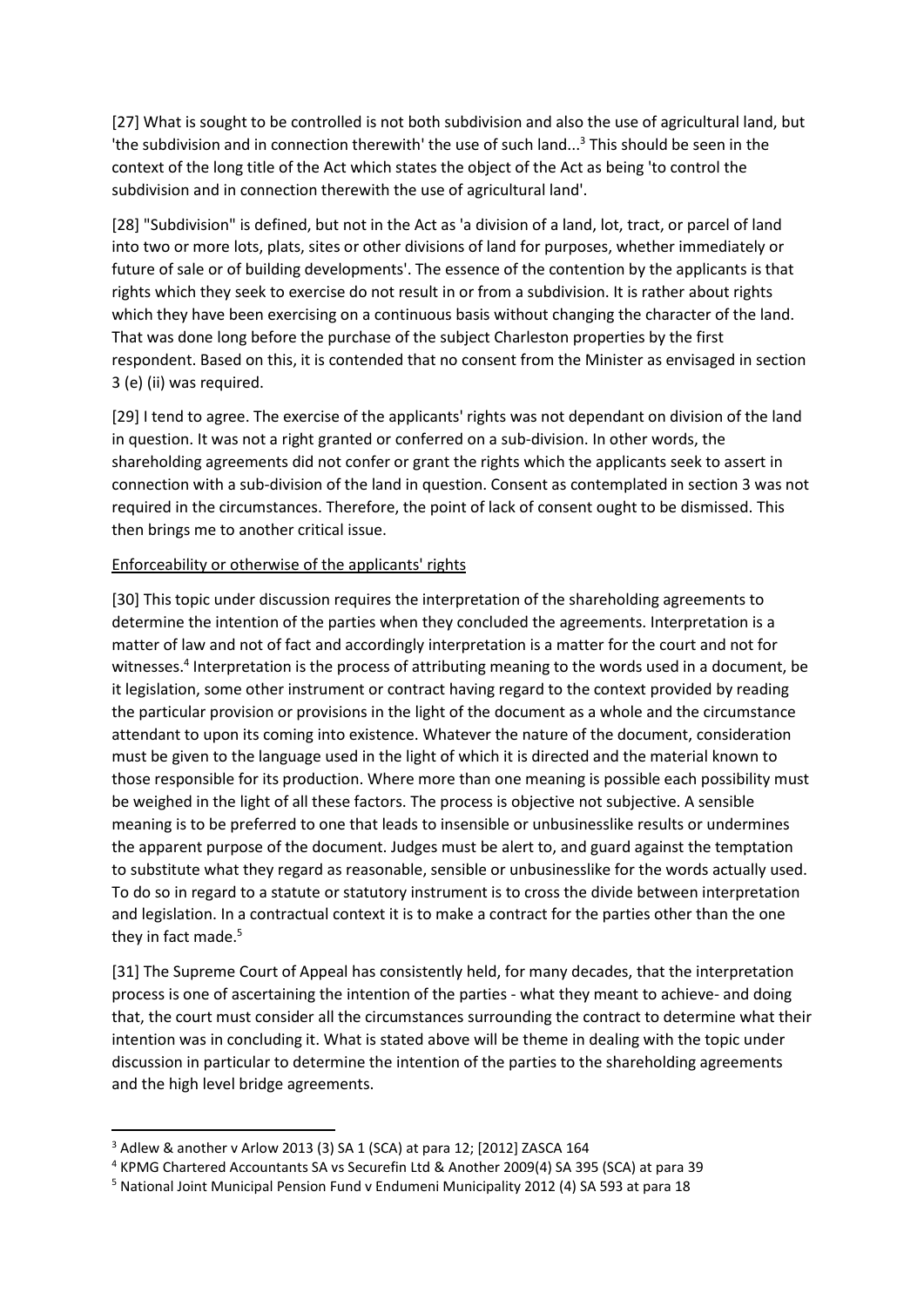[32] The respondents took a swipe at the applicants' relief in terms of which they wanted the first respondent to be bound by clause 11 of the shareholding agreements. The defence of the respondents is that upon sale of the land to the first respondent the rights of the applicants in terms of the shareholding agreements ceased to exist.

[33] To the defence raised above and the contention in relation thereto, the applicants are of the view that the first respondent in particular, is barred from raising such a defence based on the 'doctrine of notice or knowledge'. It was contended that the existence of the alleged rights were known at the time of conclusion of the sale agreements and transfer of the properties into the names of the first respondent on 3 September 2013 and 30 October 2013 respectively.

[34] As I said, this calls for the intention of the parties to the shareholding agreements of February 1986 and traversing of rights in the high level bridge agreements concluded during May 2004 to be determined. It requires one to navigate and traverse through the agreements and sniff-out through the method of interpretation alluded to in the preceding paragraphs [30] and [31] to determine the intention of the parties to the shareholding agreements aforesaid and high level bridge agreements quoted in part in paragraph [47] hereunder.

[35] Starting with "Recital" in clause 2.3 of the shareholding agreement, is recorded that the respective rights and obligations as shareholders in the company are intended 'to provide for the creation and entrenchment of the right to use and occupy Charleston Camp and the viewing Rights in favour of NT'. This was with reference to the parents of the first and second applicants and same provision was made with reference to the parents of the third and fourth respondents.

[36] The intention to entrench these rights in favour of the parents of the applicants and the life-span of such entrenchment of viewing rights and so-forth, have to be looked at in context. Charleston companies were the owners of the Charleston Properties/Farm on which the rights of the applicants as per the shareholding agreements were to be exercised. In clause 6.1 of the shareholding agreements the business of the Charleston companies is described as being 'to own the properties and to conduct and undertake activities for and incidental to nature conservation and the granting of viewing Rights subject to the provisions of the shareholding agreements'.

[37] The quotation above must be clear. For as long as the companies are the owners of the properties, Rattray and or its affiliates have an obligation to grant to the applicants the viewing rights subject to the provisions of the shareholding agreements. This raises the question what then if the companies are no longer the owners of the properties or land on which the rights had to be exercised as is now the situation.

[38] Clause 9.1.4 of the shareholding agreements deal with what ought to happen to the shares upon death of the applicants' parents or their last successor in title to the shares". It provides that 'upon the death of the last of NT's in title, who at the date of his or her death, is a shareholder of the company, the legal representative of the last dying of NT's successor in title shall be deemed to have determined to dispose of the shares in question then held by such last dying successor in Title in terms of this clause and shall, in consequence, forthwith act according to the provisions of this 9'.

[39] NT is with reference to the mother of the first and second applicants. Same provision is made with regards to the third and fourth applicants. This is confined to the parents of the applicants or the applicants as successors in tittle still holding shares in the companies which owed the properties on which the rights were exercised. There is no mention in this clause of any rights with regard to occupation and use of the camps and viewing rights upon disposal by the Charleston companies of the land or properties upon which the rights must be exercised. It is clear that it was the intention of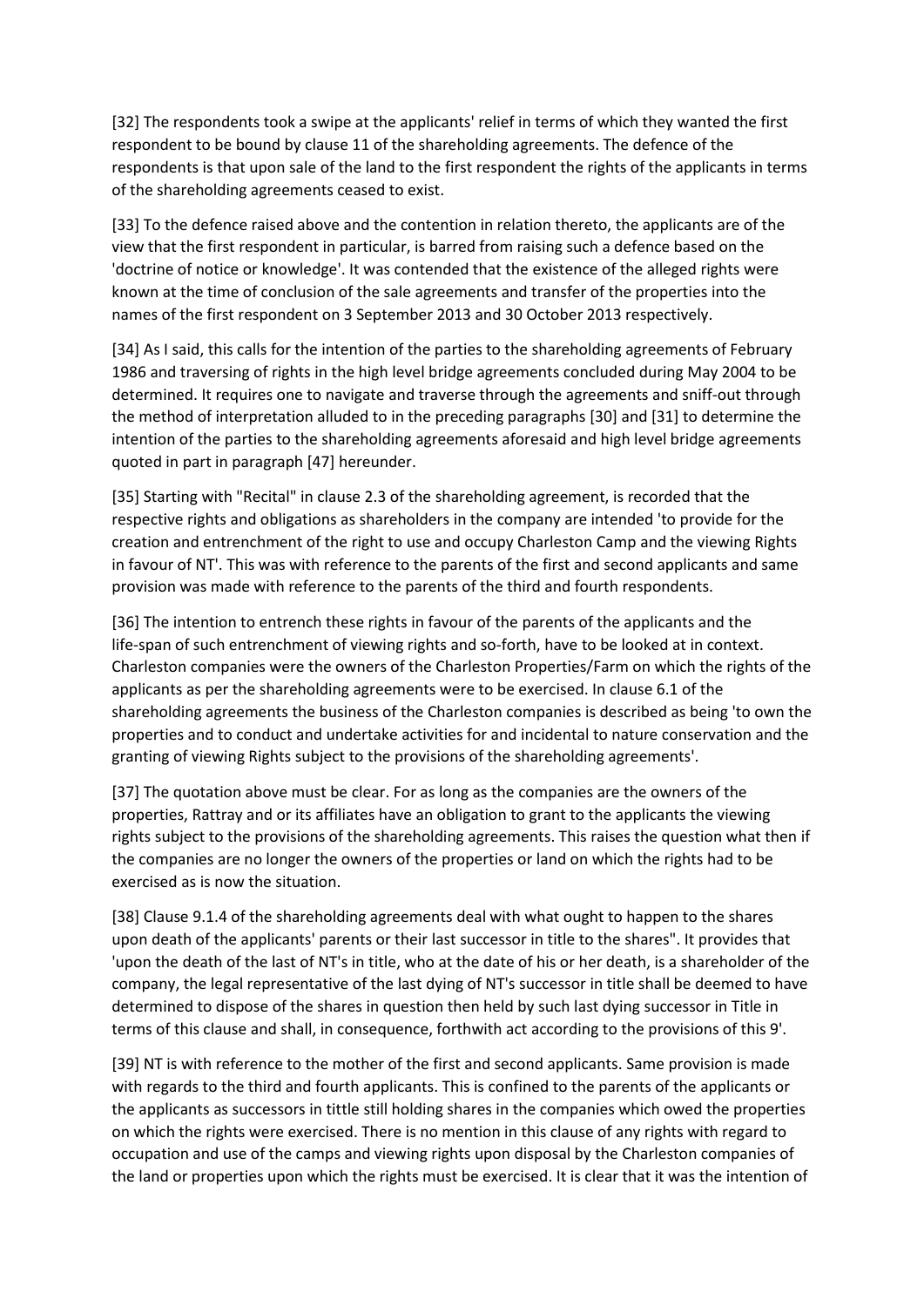the parties to the shareholding agreements that once the parents of the applicants or their successors in tittle ceased to be shareholders, their incidental rights to the properties would fall by the way side upon sale of the Charleston Properties unless the properties are disposed of within RattrayReserves or its affiliates as it would appear later in this judgment.

[40] Clause 11.3.6 quoted in paragraph [8] of this judgment is important to the topic under discussion. 'Should, however the shares be sold or otherwise disposed of to Rattray Reserve or an affiliate, the said rights, should endure until the death of the last dying of - or 'successor in title', could only have been intended to apply to a situation where the shares which were owned by the applicants' parents or trusts are sold or disposed of to the Rattray Reserves or an affiliate. It was clearly not the intention that such rights will endure even when the shares are sold to a third party and or where the properties are sold and transferred to third parties outside Rattray and its affiliates. It is on this basis that the respondents referred to such rights as being personal in nature. But personal rights can also be protected provided the intention of the parties covered such protection beyond disposal of the land to third parties.

[41] Clause 11.3.1 envisages the granting of viewing rights in respect of any other property owned by or under control of Rattray Reserves or by any of its affiliate. This disposes any notion of enforceable viewing rights after the sale of the property to the first respondent. The land is no longer owned by Rattray or its affiliates. The undertaking 'to procure to grant Phillis Marie Beaumont rights similar to the viewing rights' insofar as exercise of such rights is connected to 'land not owned by Rattray Reserves and the affiliate', cannot find cover under clause 10.3 of the sale agreement concluded on 3 September 2013. Failure to procure such rights is not a matter between the first respondent and the applicants, but rather between the applicants and the second respondent as an affiliate of Rattray. The route to sue for damages in the future resulted in the applicants abandoning prayer 1.6 of the amended notice of motion in which the applicants wanted this court to declare that the second respondent unlawfully induced the Charleston Companies and or the first respondent not to allow the applicants to exercise their alleged continued rights. I say they abandoned this prayer because they elected not to lead oral evidence despite the opportunity to do so having been availed to them.

[42] An obligation to procure viewing rights never extended to the first respondent as the latter was never an affiliate of Rattray and procuring of viewing rights was never the first respondent's undertaking. Speaking about the first respondent's undertaking, in prayer 1.4.1, the applicants wanted this court to declare in the alternative that after transfer of the land in question to the first respondent, the latter undertook to allow the applicants to continue exercising their rights in terms of the shareholding agreements. This was denied by the first respondent which denial resulted in this court ordering oral evidence to be tendered on the issue as it could not be resolved on papers without oral evidence. In other words, dispute of facts arose. However on 8 October 2018 the applicants closed their case without evidence. Instead it was recorded that the applicants were no longer proceeding with the relief so sought. The alternative prayers in paragraphs 1.4.1 and 1.6 of the amended notice of motion in a way was an acknowledgement of the difficulties the applicants are faced with in relying on the literal interpretation of the wording of the shareholding agreements.

[43] Clause 11.3.4 must also be looked at with a needle eye. In prayer 1.3.1 of the notice of motion as amended, the applicants want the alleged applicants' traversing, use and occupation rights to be registered as personal servitude in their favour. This cannot be done. The train has already passed seen in this context: Attempts to invoke clause 11.3.4 of the shareholding agreements cannot work. Such rights were only registrable against the title deeds of the company over the Charleston Properties. Rattray Reserves or its affiliate is no longer in a position to 'procure the adoption' for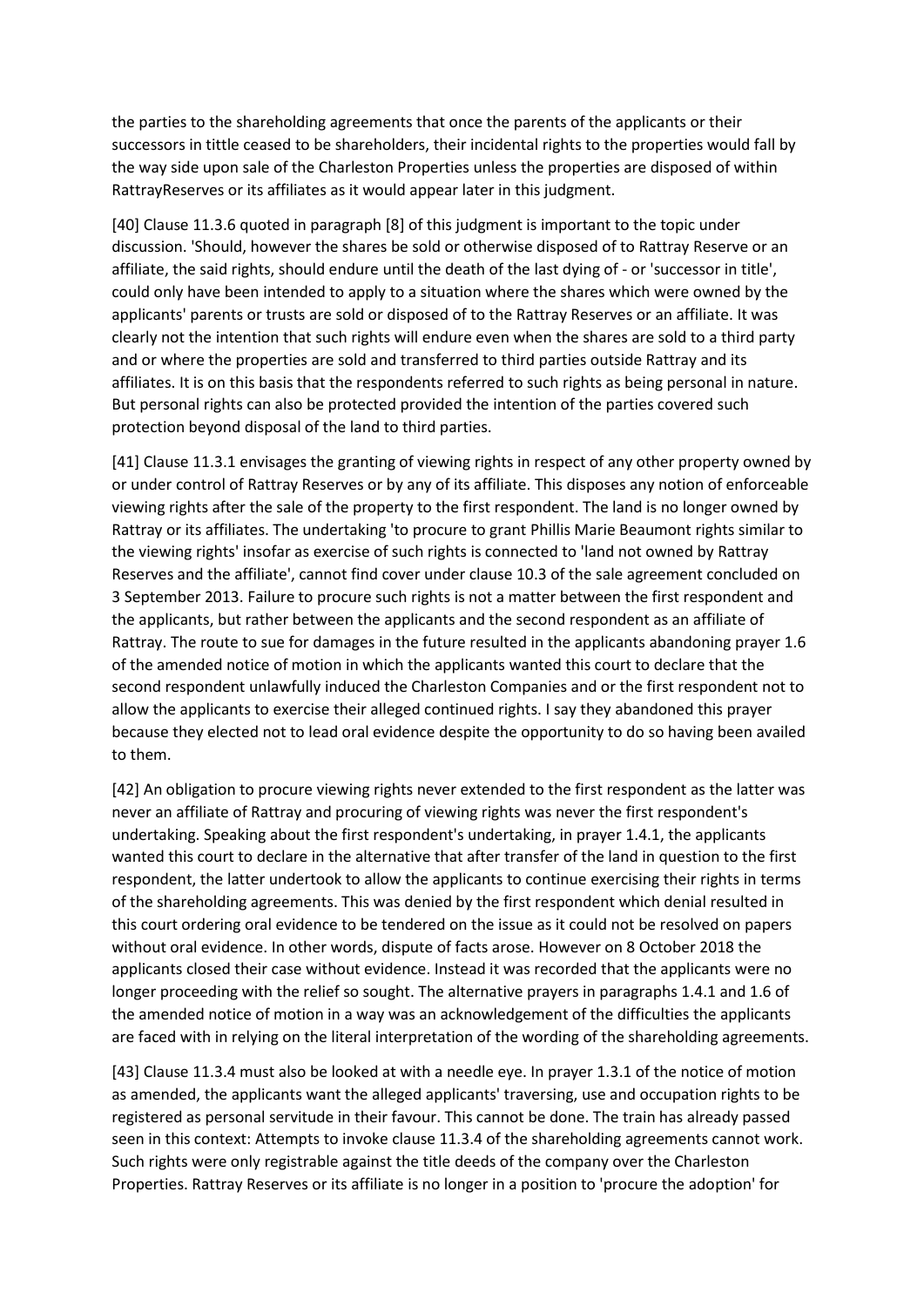registration as it is no longer the owner of the properties against which registration must be made. 'Title deeds of the company' must be emphasised. Registration was to take place against the title deed of the company over the Charleston Properties and not against the title deed of the first respondent over the Charleston Properties.

[44] Clause 11.3.5 also hits the final nail in the coffin. 'For as long as the Trust or her Successors in Title are shareholders in the company and for as long as Rattray Reserves or their affiliate directly or indirectly own or control Charleston Farm in relation to the viewing rights', in clause 11.3.5 should be seen in the context of clause 11.3.4 alluded to in the preceding paragraph [43]. This clause insofar as it relates to crossing the Sand River, should also be seen in the context of the 'high level bridge' agreement which I allude to later in paragraphs [47-48] hereunder. If it was the intention of the parties to the shareholding agreements to extend the viewing and traversing rights of the applicants and obligations to bind third parties, that would have been inserted or provided for in clause 11.3.5 or elsewhere in the shareholding agreements.

[45] At the risk of repetition, clause 11.3. should be read together with the 'high level bridge agreement' and should be seen as bringing to an end any notion that the terms of the shareholding agreements were intended to bind any subsequent owner of the land once the Charleston Companies through Rattray or its affiliates have ceased to be the owners of the Charleston Properties. The terms are restricted to ownership of the shares within the parties to the shareholding agreements. For example, sale of shares or disposal thereof 'to any other person than Rattray Reserves or an affiliate the rights created in terms of' the shareholding agreements 'shall terminate with effect from the date of such sale'. Clearly the intention of the parties must have been not to involve third parties in the binding terms and obligations of the shareholding agreements regarding the rights under discussion. The latter part of clause 11.3.6 cannot be seen as sanctioning endurance of the applicants' rights until the death of the last dying of their successors in title after the Charleston companies have disposed of or sold to a third party (first respondent) the only assets they had.

[46] There is another interesting feature relevant to this aspect. The applicants or their parents wanted to use what was referred to in these proceedings as the high level bridge agreements. In a document (agreement) dated 17 May 2004 and signed on 28 May 2004 of relevance, the recordal is made as follows:

*"1. These undertakings will apply for as long as the Traversing Agreement and existing shareholders Agreement in relation to CF continues to exist".*

- *(d) …….*
- *(e) ……..*

*2. Regarding the shareholders agreement entered into between you and MR dated 26 February 1986 and subsequent amendments, we agree to the following further amendments and additions*

*(a) You and your successor in - title will be entitled to cross at the High Level Bridge on Malamala Farm while I and or my wife and or any of our children or grandchildren (the Rattray Family RF) directly or indirectly control MR and MR owns MalaMala Farm and, if such control of ownership ceases, RF will endeavour to avail the continuation of such entitlements with leave of the transferee of such control or ownership; and*

*(b) …"*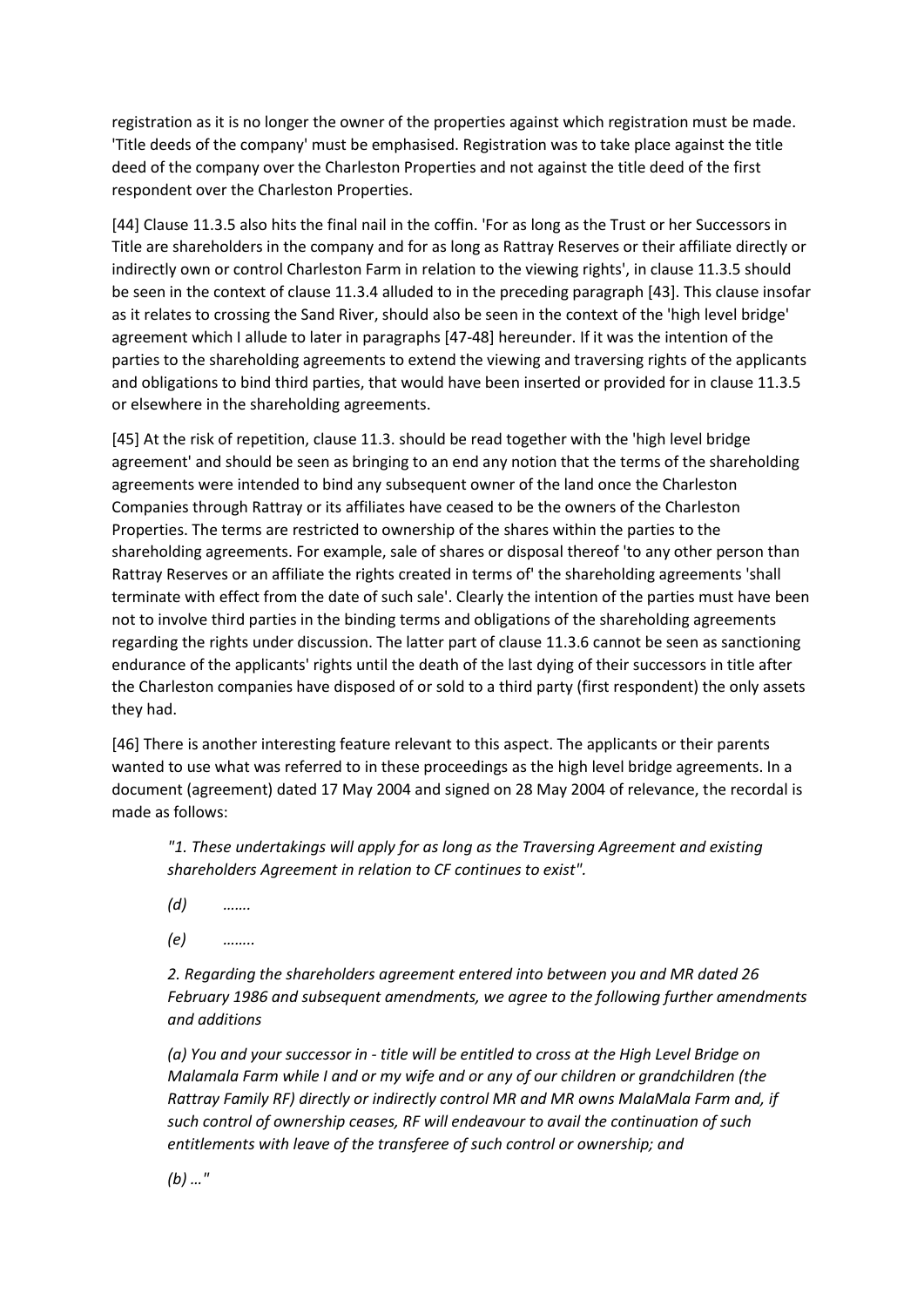[47] "CF" in the quotation refers to Charleston Farm. With regard to the quotation above put it bluntly this way: Because the only existence of the Charleston Companies was 'to own the properties' as per clause 6.1 of the shareholding agreements, disposal of such properties to a third party (the first respondent) terminated life in the Charleston Companies. Once Rattray Family or its affiliate loses control or ownership of the farm or land, entitlements cease to exist. The entitlements are conditional on Rattray or its affiliate retaining ownership of the properties within Rattray Group or succeeding 'to avail the continuation of such entitlements'. In this case the second respondent was supposed to seek a permission for such continuance from the first respondent who was not a party to the undertaking. For as long as the Rattray or its affiliate does not own the land directly or indirectly enforceability of rights in favour of the applicants in terms of clause 11 does not arise. On this alone the application ought to be dismissed. I now turn to deal with what I refer to as the "ace-card" argument for the applicants.

# Doctrine of Notice

[48] Counsel for the applicants spent the bulk of his oral argument time dealing with the doctrine of notice which is explained in a more simple way as follows: If A and B enter into an agreement which entitles A to have a servitude registered over the land of B, A has a personal right to claim that B should cooperate in procuring registration of the servitude as this is a requirement for the creation of the real right that has been bargained for. Once registration has taken place any subsequent purchaser of the land will be bound by the servitude.<sup>6</sup>

[49] If however, B should sell his land and transfer ownership to C before registration has occurred, C would normally not be bound to give effect to the servitude. But, if C had knowledge of A's unregistered servitude at the time the contract of sale was entered into between B and C, C will be bound, not only to give effect to the servitude, but also to cooperate in having the servitude registered.<sup>7</sup>

[50] Any right which a party to legal proceedings seeks to protect, has to be a good right. In other words, it must be shown on the balance of probability that such a right does exist and that a party claiming such a right is entitled to rely on or assert it. In the present case, the contention is that the right to use and occupy the two Charleston camps, north and south and to traverse Charleston properties in order to view flora and fauna extended beyond the disposal of Charleston properties to third parties. The properties forming the subject of the exercise of such rights were never intended to be limited to ownership of such properties by Rattray Reserves and its affiliates but also to ownership thereof by third parties, so was the argument. I have already made a finding that such rights and enforceability thereof did not exist beyond the disposal of Charleston properties to the first respondent. In other words, the doctrine of notice, that is, knowledge by the first respondent of the existence of the alleged rights, does not apply in the present proceedings.

[51] The question is not whether one is dealing with personal or real right for the purpose of protection by the doctrine of notice, but rather whether such rights exist and were extended to be honoured by third parties like the first respondent. There is nothing in the shareholding agreements which is the source of the applicants' cause of action obliging any third party becoming the subsequent owner of the properties to be bound by and honour rights created in the shareholding agreements. The rights were simply entrenched in favour of the applicants against Rattray or its

1

<sup>&</sup>lt;sup>6</sup> Francis Leslie Bowring NO v Vrededorp Properties CC and others [2007] SCA 80 (RSA) at [7]

<sup>7</sup> See Bowring NO *supra* at para [8]